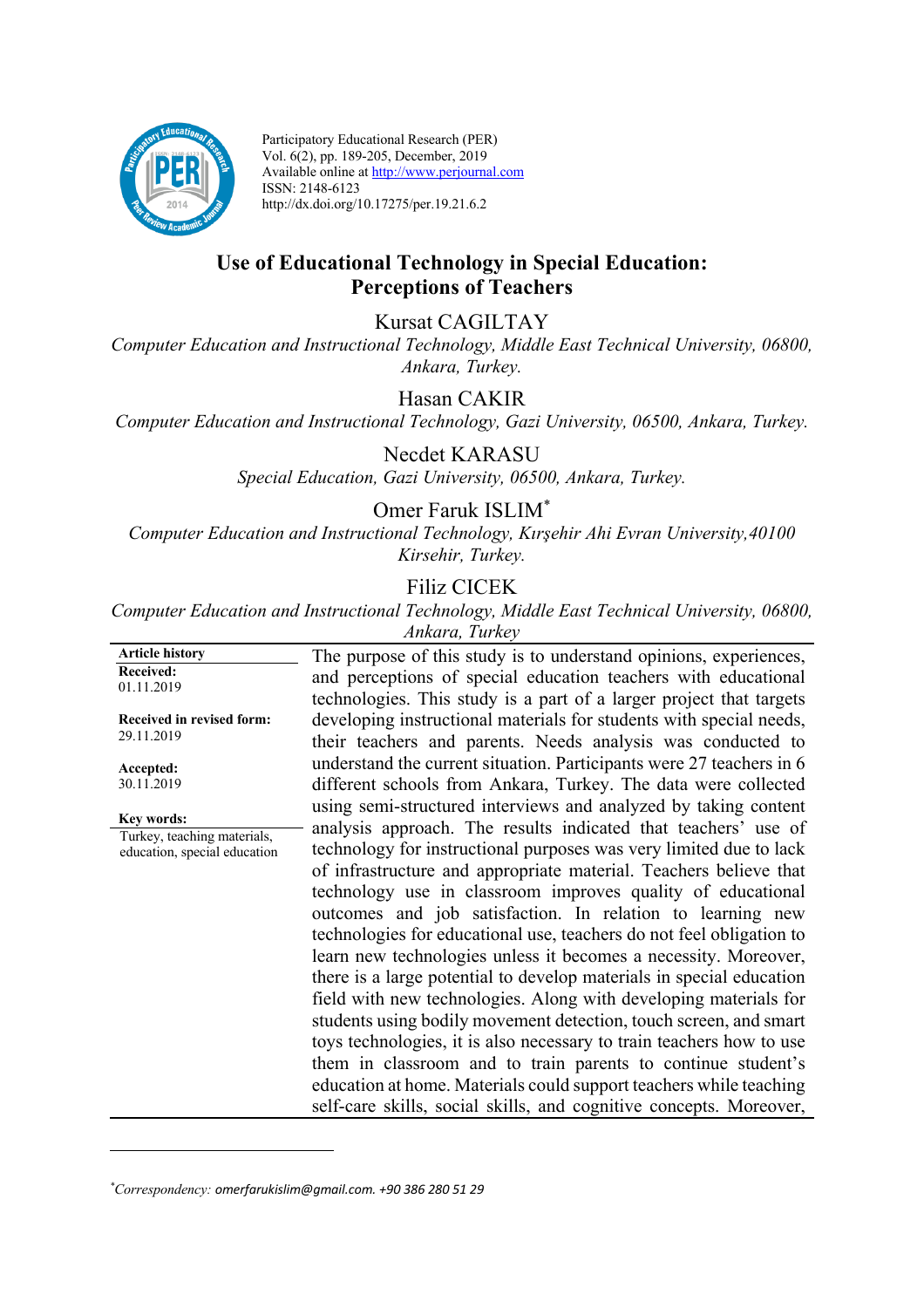they help students to reinforce and transfer these skills and knowledge to new contexts by providing many practice-feedback and variety of real contexts.

#### **Introduction**

With the development of computers, technology in education has dramatically changed and variety of opportunities emerged to support teaching and learning processes. As processing and storage capacity of computers improved, their role of supporting teaching and learning has evolved. Utilizing computers to deliver the instructional content with supportive multimedia elements such as interactive images, videos, animations, simulations, and computer games made computers as standalone supporter of students and teachers ( Hew & Cheung, 2010; Means, Toyama, Murphy, Bakia, & Jones, 2009; Ma & Nickerson, 2006; Penuel, 2006; Rutten, van Joolingen, & van der Veen, 2012). Continuous developments in the information and communication technologies (ICT) had its share in the instructional technologies as well. While nowadays much of the research focuses on instructional technologies to be utilized to improve active learning and interactions among teachers and students in regular learning environments, teachers and students from special education group have not much benefited from these developments. Many of the technologies in the special education field were called as assistive technologies (Edyburn, 2013; Okolo & Bouck, 2007). The Assistive Technology Act (2004), which was signed by the US Government in October 25, 2004, defines assistive technology as "Any item, piece of equipment or product system, whether acquired commercially off the shelf, modified, or customized, that is used to increase, maintain, or improve functional capabilities of individuals with disabilities". The assistive technology is an umbrella term that covers walkers, wheelchairs, hardware, software and any kind of equipment that helps and ease the life of people with disabilities. These technologies give chance disabled people to have independent life and involve in the society (World Health Organization, 2012)

Current technology holds great potential for teaching and learning activities in special education area. Alternative ways of interaction with computers, fast-responding processors, high definition animated graphics, and communication/collaboration over the internet facilitate better learning environments for students, teachers, and parents. Game consoles such as Nintendo's Wii and Microsoft's Xbox and tablets provide different modes of interaction with computers than traditional mouse-keyboard model. In traditional model, the user gives commands to computers by using keyboard and mouse, however, using keyboard and mouse requires hand and eye coordination to be used effectively (Laursen, Jensen, Garde & Jargensen, 2002), for which not all special education students may have such skills (Shimizu, Yoon, and McDonough, 2010). Instead of using mouse and keyboard, using body gestures or touch screens to interact with computers provides better interaction and user experience results (Findlater, Froehlich, Fattal, Wobbrock & Dastyar, 2013; Lee, Isenberg, Riche & Carpendale, 2012; Wachs, Kölsch, Stern & Edan, 2011).

Students with special learning needs or students with developmental disabilities can be considered as a type of students with low academic ability students. Some of the general learner characteristics include short attention span, low capacity of working memory, need for repetitious practice and feedback sessions, and difficulties to make connections between events and characters in the same story (Bender, 2008; Taylor, Richards, & Brady, 2005; Wenar & Kerig, 2006). Typical instruction for these students is highly structured, provides strict guidelines, progresses with small steps, repeats practices and feedback sessions as many times as students need (Kirk, Gallagher, Coleman, & Anastasiow, 2011; Smith, Polloway, Patton, &

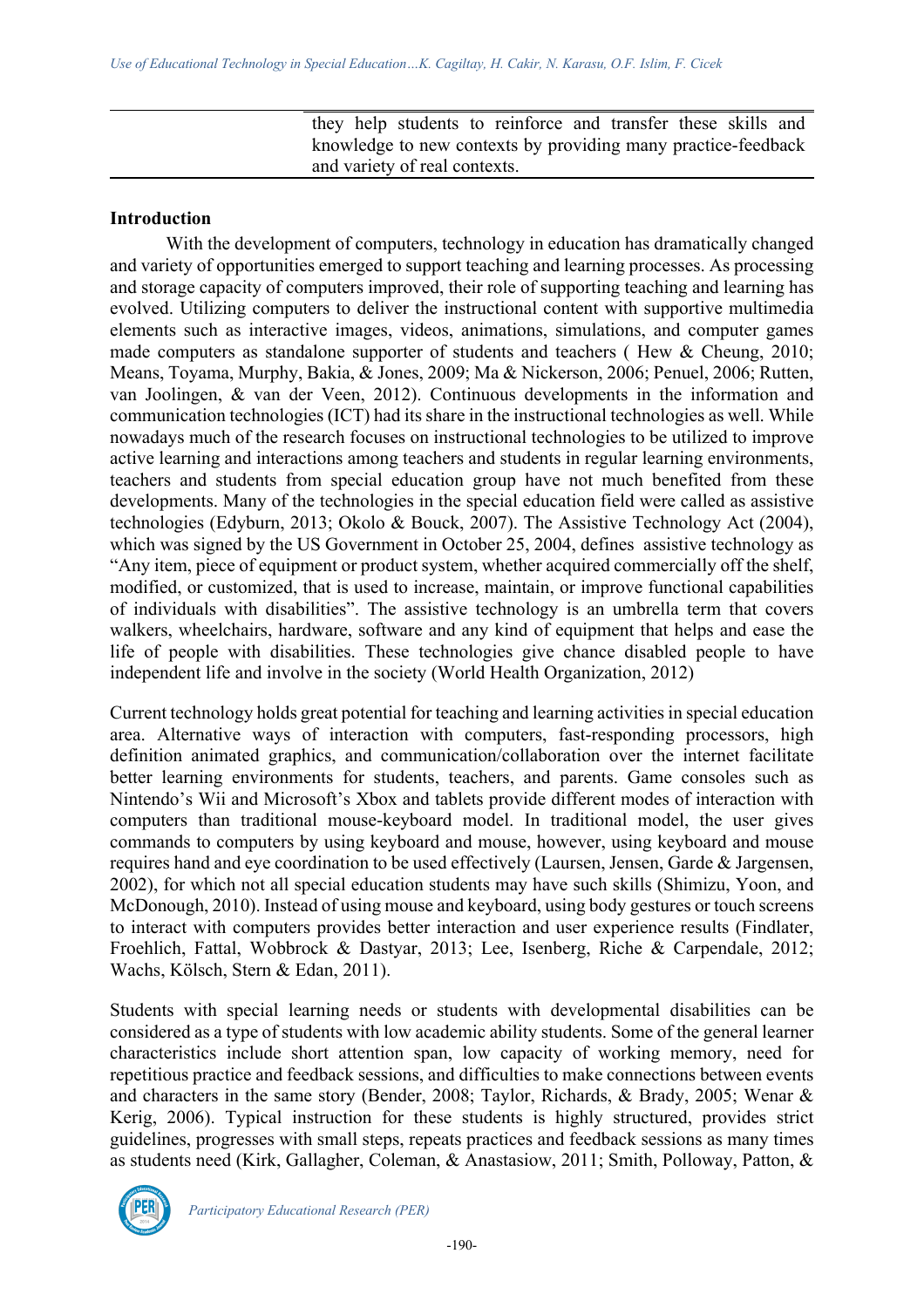Dowdy, 1990). This type of instruction can be developed with educational technology tools such as computers, tablets, or game consoles. Research shows that special education students benefit from educational technology, especially in concept teaching and in practice-feedback type instructional activities (Carter & Center, 2005; Hall, Hughes, & Filbert, 2000; Hasselbring & Glaser, 2000). Generally, video based, or keyboard-mouse interaction type computer-based technologies have been utilized in special education cases, which have very limited student interaction and feedback capacities. However, computer technologies that allow students to interact via alternative channels such as body gestures or touch screens have potential to produce better learning results for students (Hwang, Wu & Fan-Ray, 2013).

Although technology in education brings out certain positive results in terms of educational outcomes, teachers play a key role to facilitate the diffusion and the use of educational technology (Brinkerhoff, 2006; Inan & Lowther, 2010; Zhao & Frank, 2003). Much of the technology with instructional purposes in schools are used by teachers. Whether it is for the purposes of presentation, record keeping, communication, or information search, members of the teacher body in an educational institution are the primary users of the technology in their classrooms (Bebell, Russell, & O'Dwyer, 2004; Hernandez-Ramos, 2005; Persichitte, Tharp, & Caffarella, 1997; Smerdon et. al., 2000).

There are certain factors that affect instructors' use of technology in teaching process. Ertmer (1999) classified these factors into two groups as internal and external factors. Internal factors were identified as teachers' attitudes, motivation and competency towards using technology in the classroom and external factors were identified as curriculum, technical infrastructure, training, and school culture. Literature has large number of studies that investigated these factors on variety of teaching subjects (Abbitt, 2011; Bingimlas, 2009; Ertmer, 2005; Higgins & Spitulnik, 2008; Mumtaz, 2000; Niess, 2005; Polly, Mims, Shepherd, & Inan, 2010), however most of them are focused on mathematics, science, and elementary education. Special education and teachers in special education field have been generally ignored or studied very little in technology integration studies (Edyburn, 2001; Smith & Okolo, 2010; Twyman & Tindal, 2006). There is especially a knowledge gap in the literature about thoughts of special education teachers' attitudes and opinions about using technology for students with special learning needs, especially computer-based materials that support alternative ways to interact with computers.

### *Significance of the study*

There is a growing interest towards developing computer-based instructional materials for students with special learning needs in educational research community yet our knowledgebase about how special education teachers integrate the computer technologies in special education classrooms is very limited (Seo & Bryant, 2009; Stetter & Hughes, 2010). Before designing any sorts of instruction, instructional designers must have good understanding of needs and capabilities of potential users of the instructional materials (Morrison, Ross, Kemp, & Kalman, 2010). It is especially more important in special education context in which teachers' needs, attitudes, competencies, and utilization of instructional technologies in their classrooms have been largely ignored in terms of designing computer supported instructional material.

The purpose of this study is to understand needs and attitudes of special education teachers towards computer based instructional materials. The findings of this study have potential to shed light on design and development of computer based instructional materials that

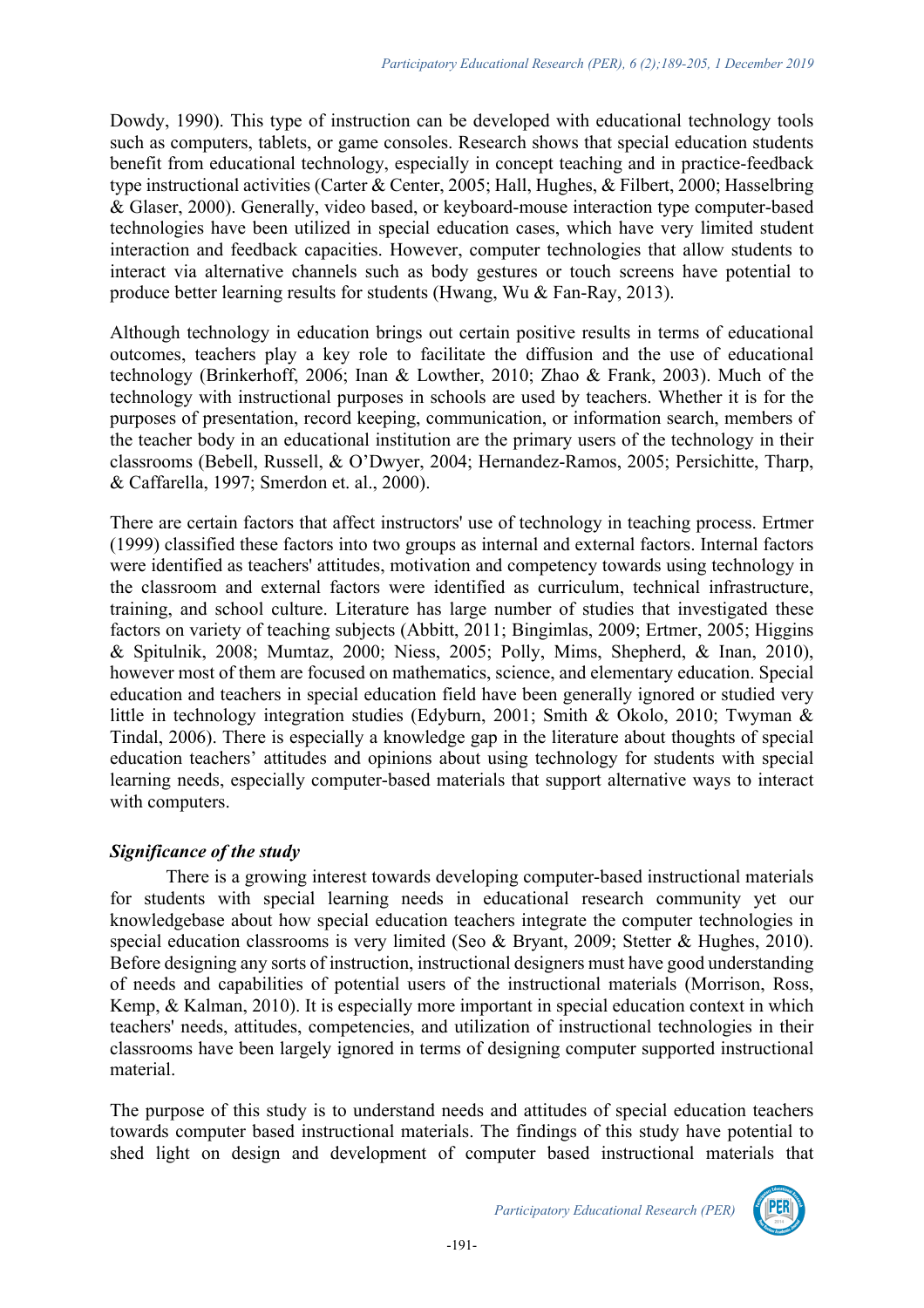specifically meet needs of students with special learning needs and their teachers.

#### **Method**

#### *Context*

The study is an educational technology usage project that targets students with special learning needs, their teachers and their parents. The purpose of the project is to develop three major educational technologies that help all three parties to improve teaching and learning experiences in school and at home. The first products involve computer games that can be controlled by bodily movements, it aims to teach and practice kinaesthetic and self-care skills to students. The second products involve tablet and interactive table that enable students to learn and practice matching, numbers, letters, colours, and such concepts. The third products involve smart toys that help students to learn and practice storytelling and communication skills using conventional computers. The products of the project aim to help students, their teachers, and their parents in two dimensions. First, the products can be used in schools to help students and teachers to engage with educationally meaningful activities to learn concepts and skills. Second, as special education needs to be continued at home under parents' supervision, these technologies are hoped to help the students and their parents to practice at home for what they learned in school. Hence, parents can support work in school by practicing concepts and skills at home.

In the context of this study, developed educational technology materials are to be mainly utilized by teachers in special education classes. Therefore, it is important to understand their competency levels of technology use and their attitudes towards technology use in their classrooms with the target group. Another part of the study's context is special education schools in Turkey. These schools focus on students with special learning needs with eight students and individual study classrooms. The curriculum and teaching materials are provided by Ministry of National Education and teachers apply pre-set goals and objectives by the curriculum in these schools. Each student has a learning goals agenda to accomplish during the school year. Depending on the students' learning ability level, they can be put in an 8-student classroom or they work with teachers individually. In order to provide equal access to educational opportunities, the schools targeted students with special learning needs were opened nearly all large and small cities. The schools that were cooperated with this research project located in a highly populated urban area. Like all other schools, these schools were also equipped with computer labs, internet connections, smart boards, and projectors that were supplied by the Ministry of National Education or bought by parent unions.

#### *Research Methodology*

The main purpose of this qualitative study is to understand perception of special education teachers towards use of technology in their classes and how they use technology in their classes. The qualitative studies aim at in depth analyzing and defining a case (Fraenkel, Wallen, & Hyun, 2012; Yin, 2011) that reflects the views and opinions of participants (Yin, 2011). In this manner, a need analysis was conducted which provides information about current and desired state of the situation or phenomenon under investigation based on participants' opinions. Main data collection method was semi-structured interviews with special education teachers and administrators in schools. Collected data were transcribed and coded with utilizing constant comparative approach of qualitative data.

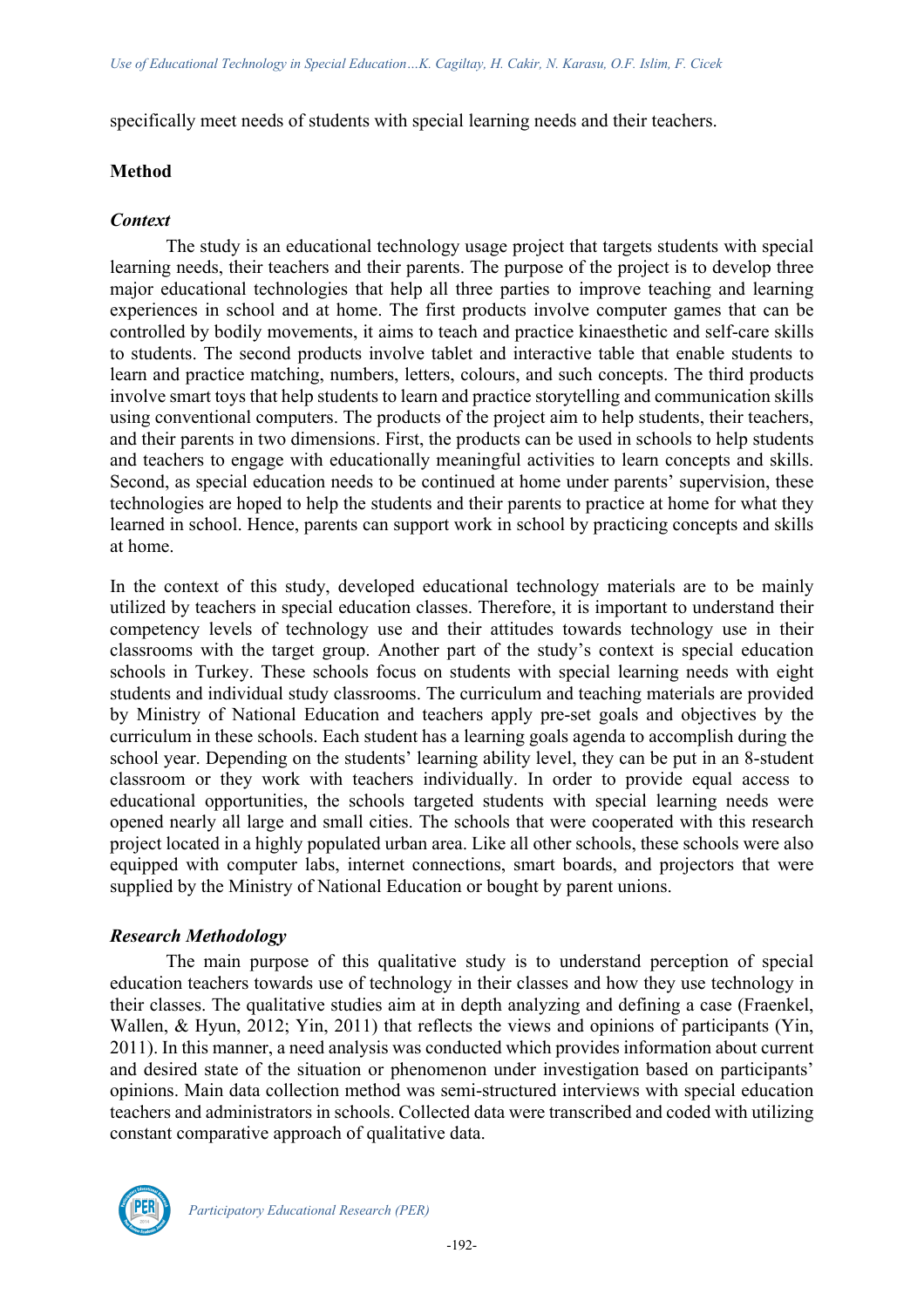#### *Participants*

Participants of the study were special education teachers and administrators who work in urban schools that serve students with special needs. Since schools that serve and teachers that teach students with special needs are rare in comparison to other public schools, the research team took referral sampling approach to identify teachers to interview. For this study, research team visited the participating schools and gave a brief presentation about educational technology in special education and details about the aforementioned educational technology project. The project team also mentioned the need for interviewing teachers to understand current and desired classroom technologies, teachers' abilities for, and attitudes towards use of technology in their teaching process. Volunteered teachers were signed up for the interviews and they were asked whether they can refer any other teachers who use technology in their classrooms.

22 teachers and five administrators were interviewed in six schools. Among these schools, two schools were funded and operated by the Ministry of National Education and rest of the schools were funded by the Ministry of National Education but operated by private enterprises. All schools were located in urban region of the city. 22 participants were female and rest of them were male.

The composition of participated teachers shows a great variation in terms of major and teaching experience. In Turkish Universities, schools of education with special education departments are limited in numbers, not all interviewed teachers held a major degree in special education. In order to teach in special education classes, teachers with elementary education or early childhood education majors were trained in certificate programs and assigned as special education teachers in these schools. Among the interviewed teachers, seven teachers held degree from special education major in undergraduate education and rest of the teachers held a certificate degree of special education.

Teaching experiences of interviewed teachers are also varied in terms of teaching subject and year of teaching experience in special education. Since some of the teachers started their teaching career as elementary or early childhood teachers, their teaching experience consists of special education or other education. Among the interviewed teachers, seven of them fully special education teaching experiences in their career and it was approximately 11 years in average. Other teachers had approximately five years of special education teaching experience apart from their elementary or early childhood education teaching experiences. This was an expected situation in Turkish special education context since departments that specialized on only special education in school of educations are not widespread, and the number of graduates is not sufficient to fill all the positions in special education schools. Therefore, Ministry of National Education grants early childhood education or elementary education teachers with special education degrees after completing a certificate program. Some participants in this study started teaching special education schools after teaching in elementary education schools.

Prior to interview questions related to use of technology in classrooms, the research team asked teachers about how competent they felt about certain computer use skills such as operating a computer, using word processors, presentation software, surfing and searching on the Internet, adding or removing hardware, and diagnosing a technical problem on computers. Majority of participants are comfortable with many of these skills except adding and removing hardware pieces and diagnosing a technical difficulty on computers. The main reason for that situation could be as the years of teaching experience indicates, all teachers are coming from a generation that is already familiar or utilizes information and communication technologies in their daily

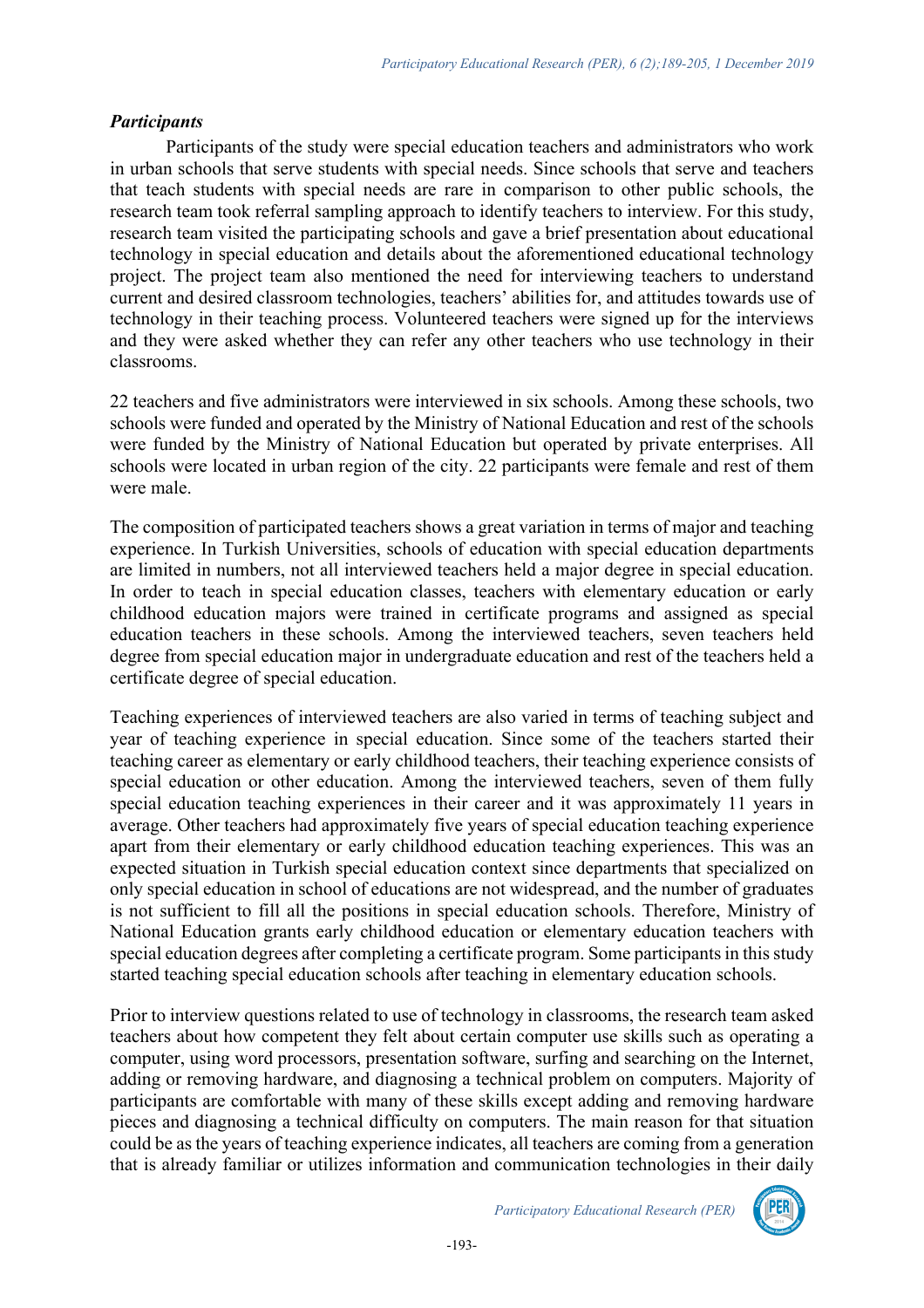lives.

## *Data Collection*

In order to collect data from teachers, semi-structured interviews were conducted. An interview form was developed to guide the interview and help the participants stay focused on technology use in special education.

The interview protocol was developed by the research team and went through several improvement steps to assure the reliability, validity, and understandability of the questions. As a first step, the research team developed interview questions based on needs analysis studies that took place in the literature and from researchers' previous experiences. Then these questions were discussed with experts from special education and educational technology fields. Based on the recommendations from the experts, the interview questions were grouped, and small changes were made. Then a pilot interview took place with a special education teacher to test the interview protocol in terms of readability of the informed consent form, clarity of the questions, and length of the interview. After finalizing the interview protocol, research permission was obtained from the ministry of national education. Interviews were conducted by a 4-person research team. Before starting the interviews, the research team was trained about how to start, continue, conclude, and summarize the data obtained from the interview. All interviewers had the same procedure to apply during the interview process, which contributes to ensure the reliability of the data collection.

In average, interviews lasted approximately 40 minutes per participant. All interviews were tape recorded after informing the participants and obtaining their consent to do so. After each interview, interviewer summarized thoughts and reflections related to the information obtained from the participant. All interviews were transcribed by the research team to do content analysis.

### *Data Analysis*

The main data analysis method was to content analysis of the data. Content analysis is a qualitative data analysis method that helps researchers to understand major thoughts and connections between them within a given data set. It starts with determining free thoughts, or commonly called codes, within the data set and continues to group and connect these codes meaningfully to plot the meaning behind the data. According to Creswell (2007), coding is the hearth of qualitative data analysis. Coding is separating raw text into small meaningful chunks while keeping the relationship between them. The main aim of coding is to analyze, differentiate and compare the data (Miles & Huberman, 1994). Researchers may utilize different coding strategies: creating a brand-new coding table or using a pre-determined coding table from the literature (Creswell, 2007, 2009; Miles & Huberman, 1994).

In order to analyze the data, the research team transcribed all interviews into separate file for each participant. After reading all data, a meeting was held to generate common understanding within the researchers. This is an important step since an analyzer generates codes and assigns them certain meaning, which later may affect consistency amongst the coders. After generating the codes an analyzer and an expert worked together to discuss the meaning of codes and to place these codes under larger categories.

Since a researcher can be both an interviewer and an analyzer, it is a challenge to ensure objectivity in any given qualitative research project. One of the difficulties related to content

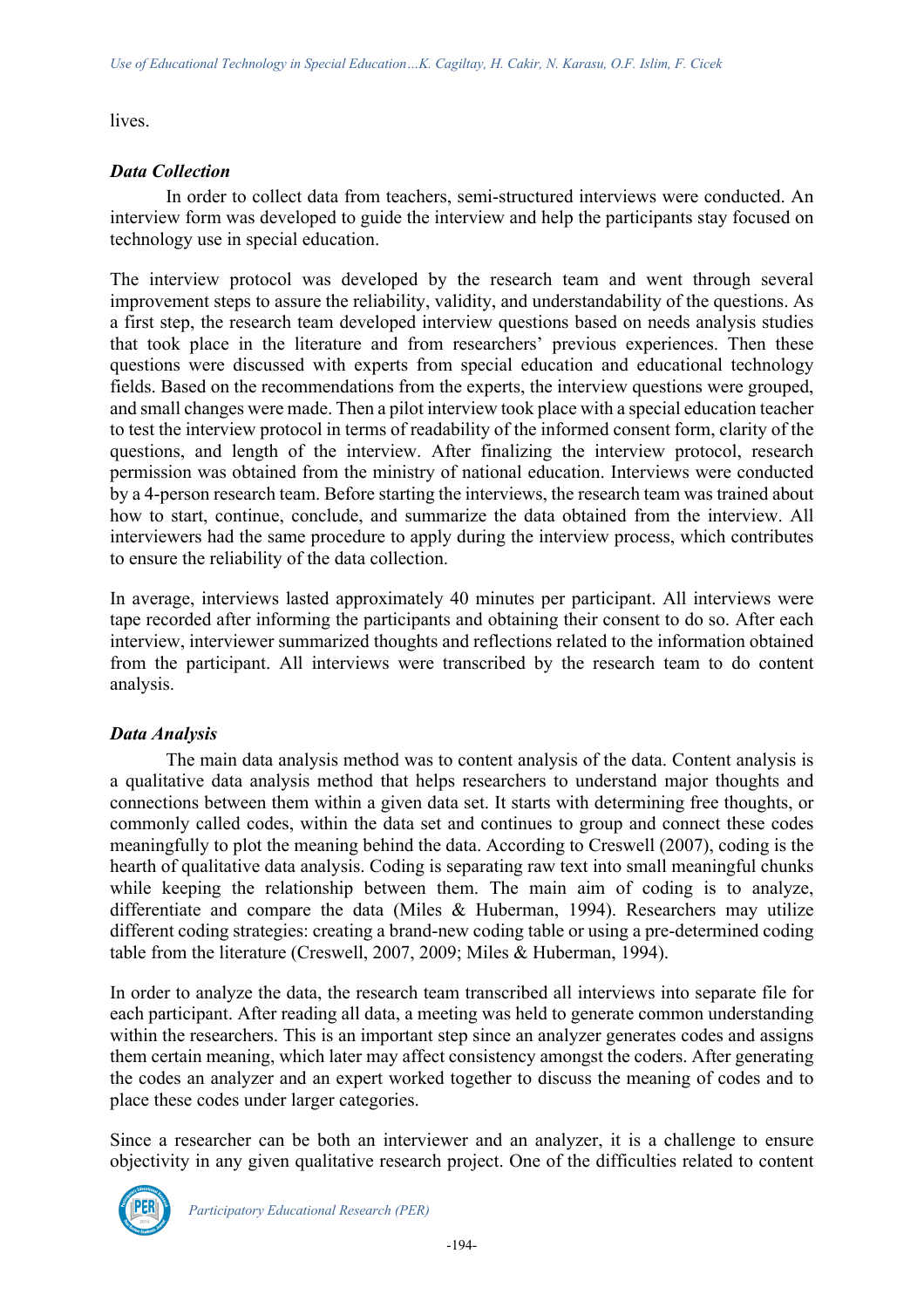analysis of qualitative data is to ensure reliability and validity of the data analysis process. In order to assure consistency among analyzers, regular group meetings were held to discuss the meaning of the data and the codes generated. Finally, part of the data was coded by two coders to understand the consistency between coders. It was calculated that two coders were consistent at 80% to assign thoughts to codes in the data set.

## **Findings**

Results of the analysis showed that thoughts in the interview data collected from special education teachers can be grouped in four main categories. They can be listed from the most mentioned to least mentioned as (1) Teachers' technology use, (2) Necessary technologies and materials, (3) Effect of technology on educational outcomes, and (4) Teachers' attitudes towards technology.

| Category – Code                                     | Number<br>Participants | of | Number<br>ideas | of |
|-----------------------------------------------------|------------------------|----|-----------------|----|
| Teachers' Technology Use                            |                        |    |                 |    |
| Current technologies                                | 16                     |    | 30              |    |
| Using technology in schools                         | 12                     |    | 23              |    |
| Monitoring student performance                      | 14                     |    | 20              |    |
| Difficulties with technology                        | 13                     |    | 20              |    |
| Internet resources                                  | 11                     |    | 14              |    |
| <b>Necessary Technologies and Materials</b>         |                        |    |                 |    |
| Technologies that can be developed                  | 13                     |    | 33              |    |
| Areas to develop technological materials            | 11                     |    | 17              |    |
| <b>Effect of Technology on Educational Outcomes</b> |                        |    |                 |    |
| Generalization and transfer                         | 11                     |    | 17              |    |
| Group training                                      | 12                     |    | 16              |    |
| Motivation                                          | 15                     |    | 16              |    |
| Job satisfaction                                    | 11                     |    | 13              |    |
| Teachers' Attitudes towards Technology              |                        |    |                 |    |
| Interest to use technology                          | 15                     |    | 22              |    |
| Perceptions of technology competencies              | 18                     |    | 20              |    |
| Interest to learn new technologies                  | 7                      |    | 10              |    |

**Table 1.** Distribution of codes among participants

"Teachers' technology use" category gathers the ideas from the data about what kind of technologies and how special education teachers use them in their teaching activities. Five codes related to teachers' technology use were grouped under this category, all of which help us to understand teachers' experiences with technology use. The second major category, "Necessary technologies and materials", gathers codes for technologies and materials that are needed in teaching special education students. Generally, teachers stated their thoughts about what materials and technologies can be used to teach certain concepts and skills. The third major category, "Effects of educational technology on educational outcomes, contains codes

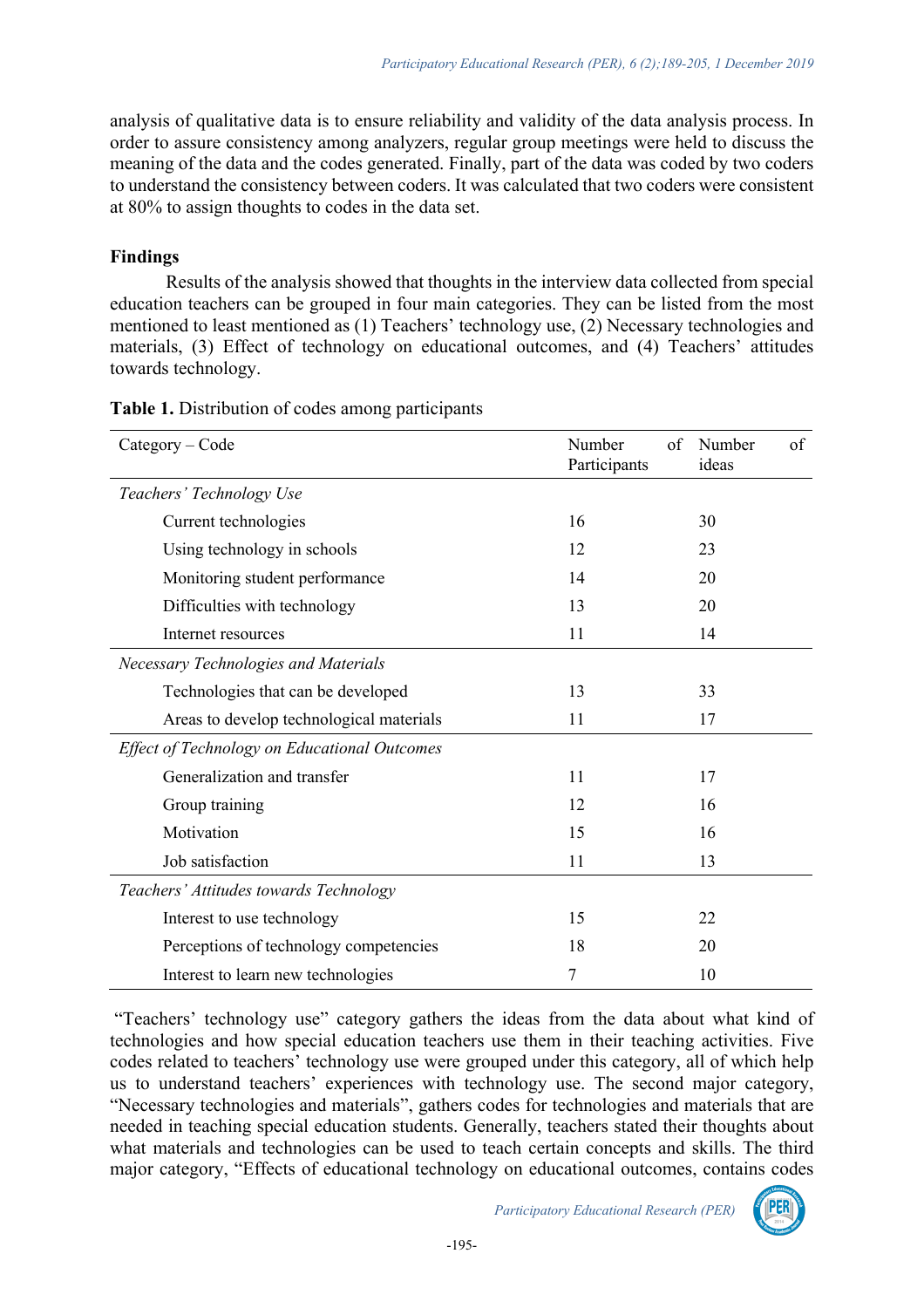related to how use of educational technology affects students' educational outcomes such as engagement, learning, generalization, and transfer of newly introduced knowledge and skills. Finally, the fourth major category, "Teachers' attitudes towards technology", includes codes related to interviewed teachers' attitude and motivation towards use of computer technologies in their daily life and in classroom for teaching and learning activities. Following section explains the major categories and codes nested under them in detail.

## *Teachers' Technology Use*

Under this category, codes that are related to current technologies that teachers use in their daily life and classroom are explained. All teachers mentioned they are familiar with contemporary technologies. By contemporary technologies, they mean desktop, laptop, and tablet computers, the Internet, smartboards, projectors, and cell phones. In addition to that these technologies are available to teachers at schools to use them in their classrooms, teachers use them, especially computers, internet, and cell phones, at their home too. This part of the data shows that teachers have required hardware, infrastructure, and knowledge to use the technologies.

The second most mentioned thought was monitoring student performance with technology. In special education classes, it might be highly beneficial monitoring and documenting student performance within certain time intervals. Teachers use technology in monitoring student performance during the performance monitoring activity, student videos are recorded, then teacher fills a behavior checklist. These checklists are prepared in computers and teachers complete them either using their laptop or desktop computers. Although teachers mentioned about recording students' video to understand the student's progress on learning concepts or skills between measurement points, they usually do it with observations rather than video recording.

The third code is related to how teachers use and would like to use technology in their schools and classrooms. Teachers stated that they usually use desktop or laptop computers for personal tasks, getting print outs, and rewarding students with computer games. They also use smart boards for teaching and practicing concepts. They use technology for rewarding students after successfully completed learning tasks or giving feedback on their learning process. This is stated in a teacher's comment related to using smartboard to tell a story about a concept and then allowing students to answer questions related to newly learned concept while the computer provides feedback to students.

"...we were listening to the story. At the end of the story were questions related to it. They were answering these questions by touching. For example, let's say blue car. With whom did the blue car meet? answer was yellow car, then they were touching yellow car. Or a page was opening, show the land vehicles. When they touched a correct vehicle, an applause sound was started. When they touched an incorrect vehicle a sulky voice like "yaa" was heard. They loved this activity".

The fourth code under this category is related to teachers' experienced difficulties with using technology in their classrooms. When it comes to difficulties to use technology in classrooms, teachers stated two major obstacles, first, financial difficulties to obtain and maintain the technology and, second, lack of materials that are usable in special education classes. Additionally, few teachers mentioned about lack of training to use technological tools in the classroom. Obtaining and maintaining technology for schools is a financial issue and schools largely depend on funds from government to operate and pay teachers' salaries. Therefore,

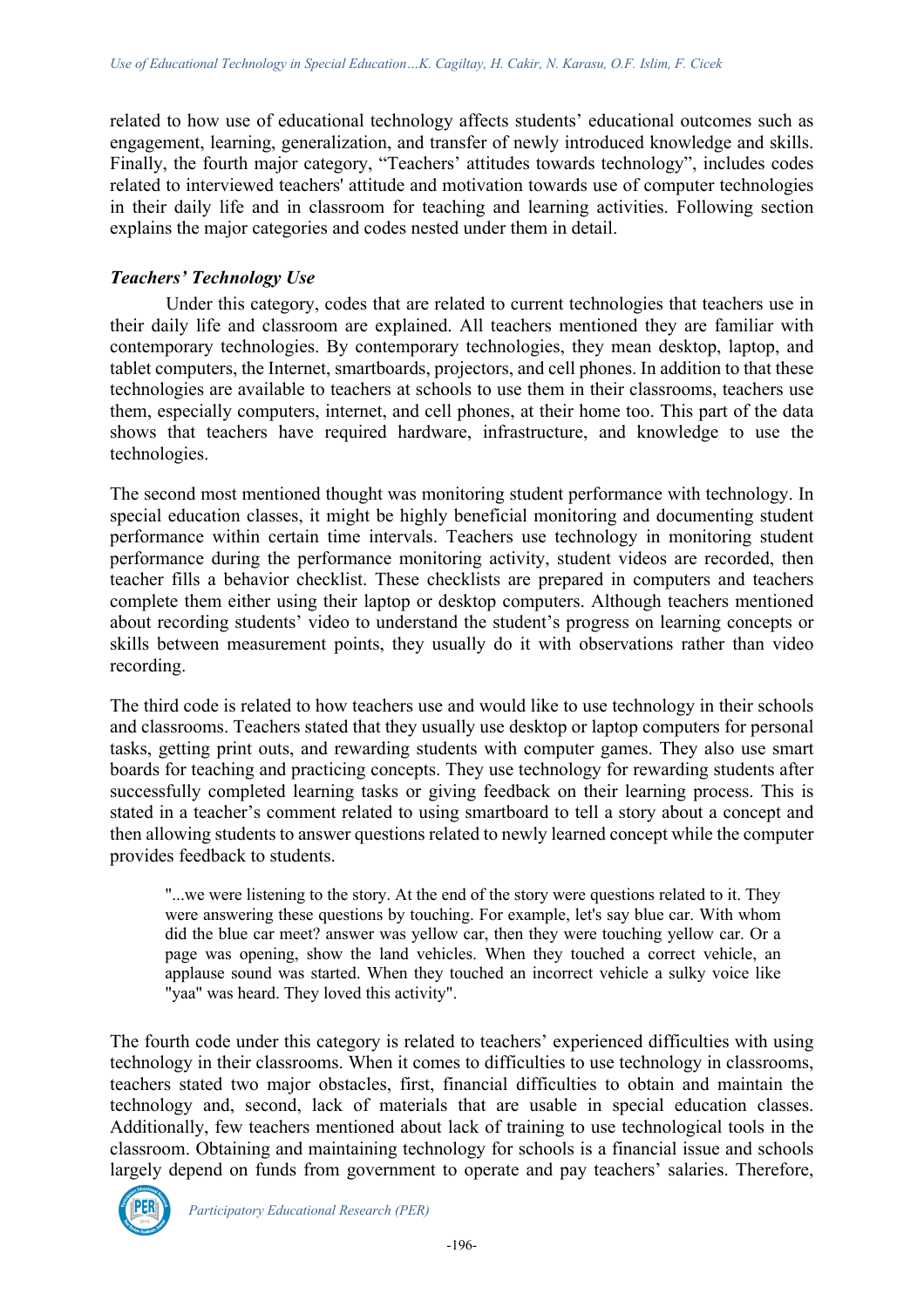neither many funds are allocated to equip the classrooms with technology nor do teachers have sufficient salary to obtain technology with their own funding. A teacher states that *"First of all they need to have the financial power to obtain these devices. It is not easy for teachers to obtain them considering teachers' salary situations"* to sum up the situation. The second major issue with the technological difficulties is lack of educational materials that are developed for audience in special education. Teachers stated that they can find the materials on the Internet or from other sources, but they have to make certain modifications or use limited parts of the materials, which is not compatible with the special education curriculum. A teacher stated that

"...there is lack of technological materials that are useful for us, I think this is the biggest barrier. The materials we found on the internet were developed for normal children, I mean the kids with normal intelligence levels. I cannot find materials for students with learning disabilities".

Another teacher supported this opinion with stating;

"...in terms of content, I mean we don't have very well-developed contents that are related to the special education. Our software was good but in very very limited field, they needed to be improved. It is controversial claim that the material we have is appropriate for special education. Before we use them, we need to make some simple changes or pause them while presenting to the students. Colors, brightness or other features of the material sometimes are not appropriate, I mean the kids cannot see easily"

The fifth code is related to the internet resources that teachers find useful or benefit from. All teachers are competent to use computers with the Internet connection in order to find teaching resources for themselves and for their students. However, these resources are not sufficient for special education teachers. The materials are usually developed for early childhood education teachers. Additionally, some teachers mentioned low quality of materials in Turkish portals, therefore they prefer to use visuals from foreign websites. A teacher stated that situation as

"I am using foreign sites when I do the research on the Internet. I think the visuals are especially in better quality in those sites. Instructional materials, visuals, and daily plans that are recently uploaded to the websites were send me as e-mails".

#### *Necessary Technologies and Materials*

The second category of thoughts is related to materials and technology that help teaching and learning process in special education classrooms. Teachers' ideas consist of two codes in this category; Developmental areas that technology can be used and technologies that can be developed for these areas.

The first code in this category is developmental areas that technology can be used in special education. During the interviews, teachers were presented a video that introduces educational technologies that are developed in the project. Then they were asked to explain what areas can be taught to students in special education using these technologies. Majority of the teachers agreed that explained technologies can be used to teach cognitive, psychomotor, and affective domain. In cognitive domain, they can be used to teach concepts, numbers, letters, and comparisons such as tall-short, big-small, or directions left-right, top-bottom etc. In psychomotor domain, teachers especially emphasized to teach the basic skills for self-care such as cleaning the face, hands, arms, feet, and legs. Developed technologies in the project can be used to teach self-care skills for these students. Finally, these technologies can be used to teach

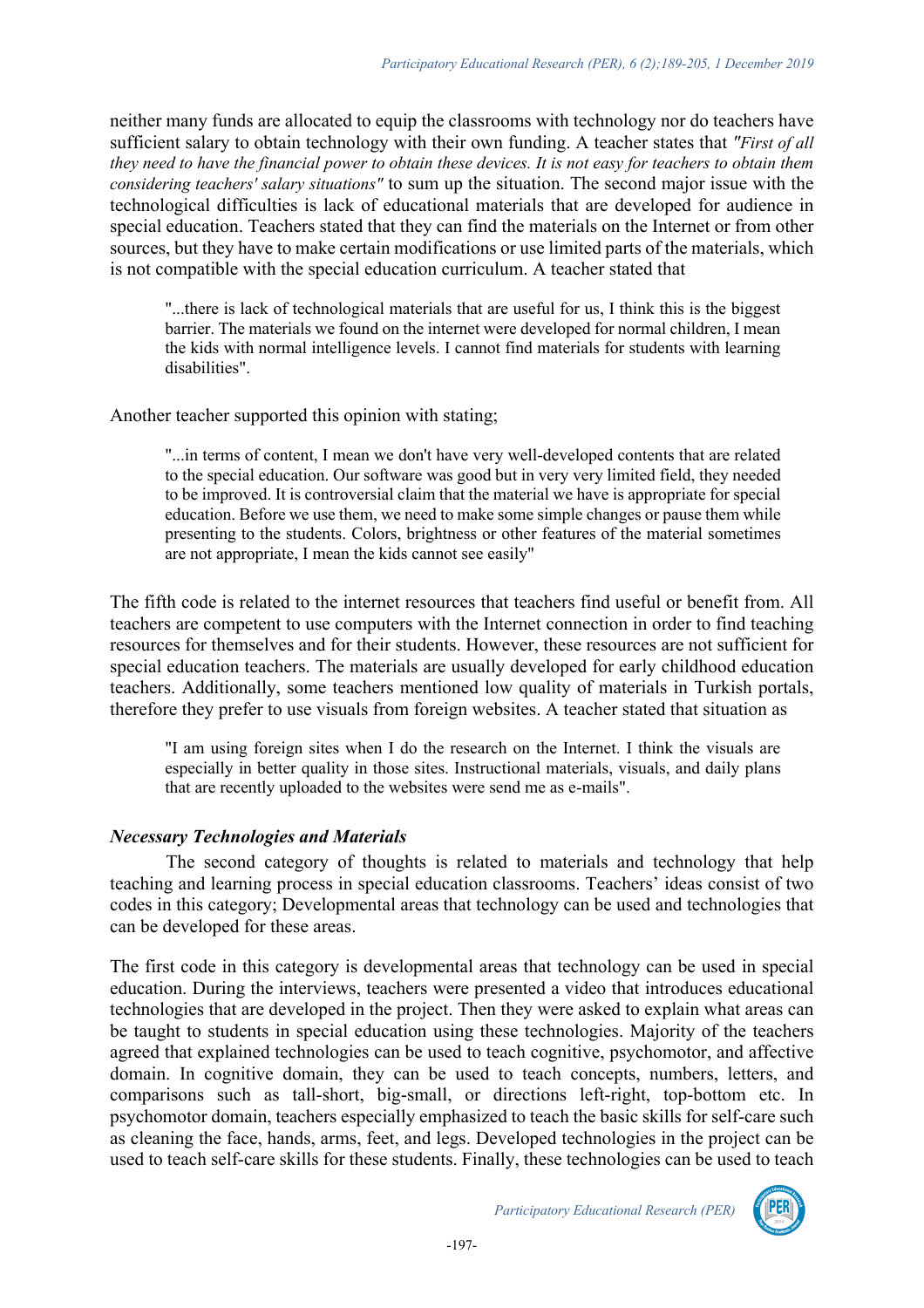topics in affective domain such as greeting, showing/responding emotions, and socialization skills. One of the teachers mentioned that students can be taught how to dance in order to socialize or communicate with other students. A teacher stated that

"...social module can be utilized. For example, dancing, with the game programs that can be developed with kinect technology, students can participate individual or group dancing activity. It can support the socialization of students with learning disabilities. Interactive touchpad table can be used in concept teaching, more-less, tall-short, opposite concepts like white-black, these concepts can be taught."

In relation to the first code, the second code in this category is technologies that can be developed to use in these areas to teach certain concepts and skills to students. Teachers gave examples about how technologies developed in the project can be used. A teacher gave an example for how kinect technology can be used in special education by stating *"...this is especially helpful for physical education classes, also in teaching body parts"*. Again, teachers emphasizes that it is important to teach self-care skills and behavior control in public areas. A teacher state this as

"...as I said it is not important to know tons of concepts for the kid if that kid cannot go to toilet by himself or cannot eat his meal. If his mom cannot take him to a movie theater or shopping center because of behavioral problems, it is not important for him to use technology"

### *Effect of Technology on Educational Outcomes*

Using educational technology in any kind of classroom is proved to have certain impact of educational outcomes such as motivation, engagement, achievement, and transfer. In special education classrooms, the impact of technology is expected to more than regular school classrooms, therefore teachers are asked about whether and how using introduced educational technology by this project in their classrooms can impact their students in broader sense of educational outcomes. Content analysis showed that teachers' thoughts are gathered in four codes; Motivation, job satisfaction, group training, and generalization and transfer.

The first code is associated with student motivation. All teachers mentioned that when a classroom technology is introduced to teaching activities such as an animation movie, a computer game, or interactive graphics, students are more motivated to stay in the classroom and obey the teachers' instructions. Educational technology in the classroom improves students' motivation and their eagerness to do learning tasks therefore technologies that are developed with the project can help to improve student motivation. A teacher stated that *"...it is even higher. Because they quickly get bored with paper. But computers are more motivating so they are eager, they can learn faster. Since it is visual, their cognition expands, and attention span lengthens".* Rewards that are carried with technology helps students to stay focused on their learning tasks and they become more obedient to teachers' instructions. A teacher showed that by stating *"...for example when I said to one of students that he could watch an animation movie next week, we finished a 40-minute class easily without any problem".*

The second code is related to teachers' job satisfaction. One of the main problems in the special education is giving practice and feedback to students in numerous times. That may wear off teachers soon in their job and decrease their teaching quality. A teacher states this situation with *"...as I said repetitions makes us worn off. Because our feedbacks are getting weaker, sometimes I feel that when I speak, the number of words I use are getting decreased".* When teachers use technology

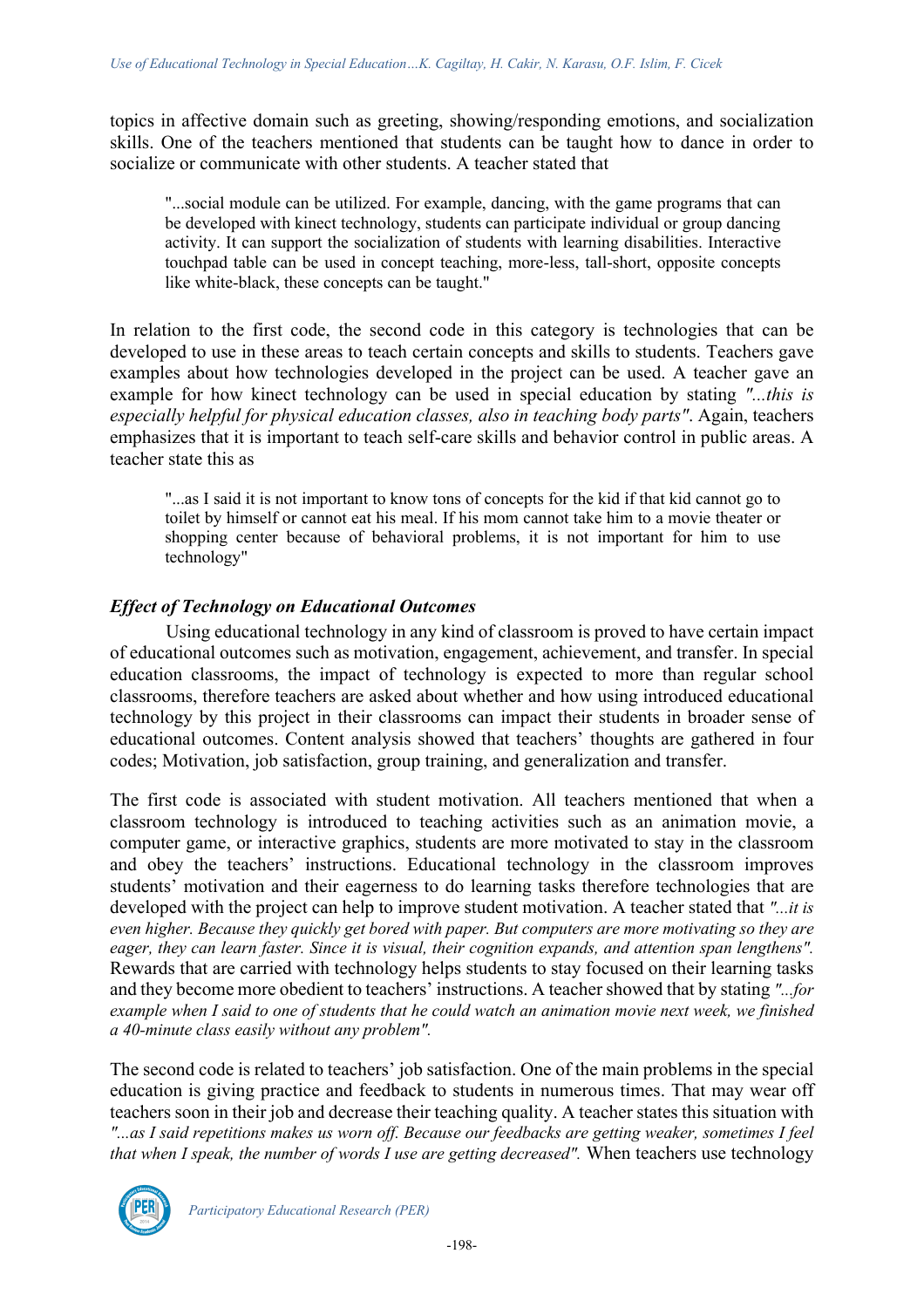in their classroom, they would feel equipped with on-target materials and more confident about teaching activities. Also, students are more engaged with the instruction and they are more obedient to teachers' instructions, which all together could improve teachers' job satisfaction.

The third code gathers the thoughts about impact on group training. In relation to the first code that states students are more motivated and engaged with the presence of technology in the classroom, teachers stated that technology helps them to do group training sessions easier than without technology. Although group training means different for all teachers in the context of special education, teachers at least agree on that students learn from each other during the group training sessions even though these could be how to touch a touch screen. A participant stated

"...well let me put it this way, for example the other day, this student was touching red balloons, I thought of showing him how to burst balloons in the screen but another student started to burst them and the other one was watching, he understood that 'I am going to burst only red ones', they learn from each other".

Finally, the fourth code is related to generalization and transfer of newly learned concepts and skills. One of the most difficult topics in special education is to help students to generalize and transfer the newly learned concepts and skills to contexts in real life. Although the students may show a variety of skills for generalization and transfer, they usually need many varieties of examples and repeated practice-feedback sessions in real life contexts. A participant stated this situation as *"...generalization is very difficult for our school. Generalization can change based on individual characteristics. Some of the students can do by themselves, some of them requires long periods of individual tutoring"*. Preparing these examples and context for teachers is not easy job for all situations, a participant stated this as

"...in order to integrate kids to daily life, I bring things from real life as much as possible. For example, I worked on money or shopping in the daily life. I try to create a shopping environment in classroom like providing money, cashier, getting change etc. whatever I can bring to classroom. Of course, these are very difficult for me to create so it is very difficult for me".

For effective generalization and transfer, some participants stated that students' training needs to be continued with the help from his/her family in the house as well with real life contexts. A participant stated this as *"...Definitely you teach in the game, aah, that's why in realistic context, I want him to maintain the knowledge or skills in his mind for a long time. When I talked to the family, I tell them what I did and what I expect them to do in the home".* Some participants stated that using technology for repeated practices with variety of examples helps students to generalize the knowledge and skills and transfer them into new contexts. According to participants, technology can provide these varieties for examples and contexts to teach concepts and skills. A participant stated that *"...I use technology to ensure transfer of knowledge and skills and it's worth to use. I overuse examples and have them watch related videos at the end of classes".*

### *Teachers' Attitudes towards Technology*

The final category for teachers' thoughts about using technology in the classroom is teachers' attitudes related to technology and using it in education. One of the important factors for successful technology integration in schools is teachers' attitudes towards using technology for education. Analysis showed that teachers attitudes can be grouped under three codes.

The first code is teachers' interest towards technology. Almost all interviewed teachers showed

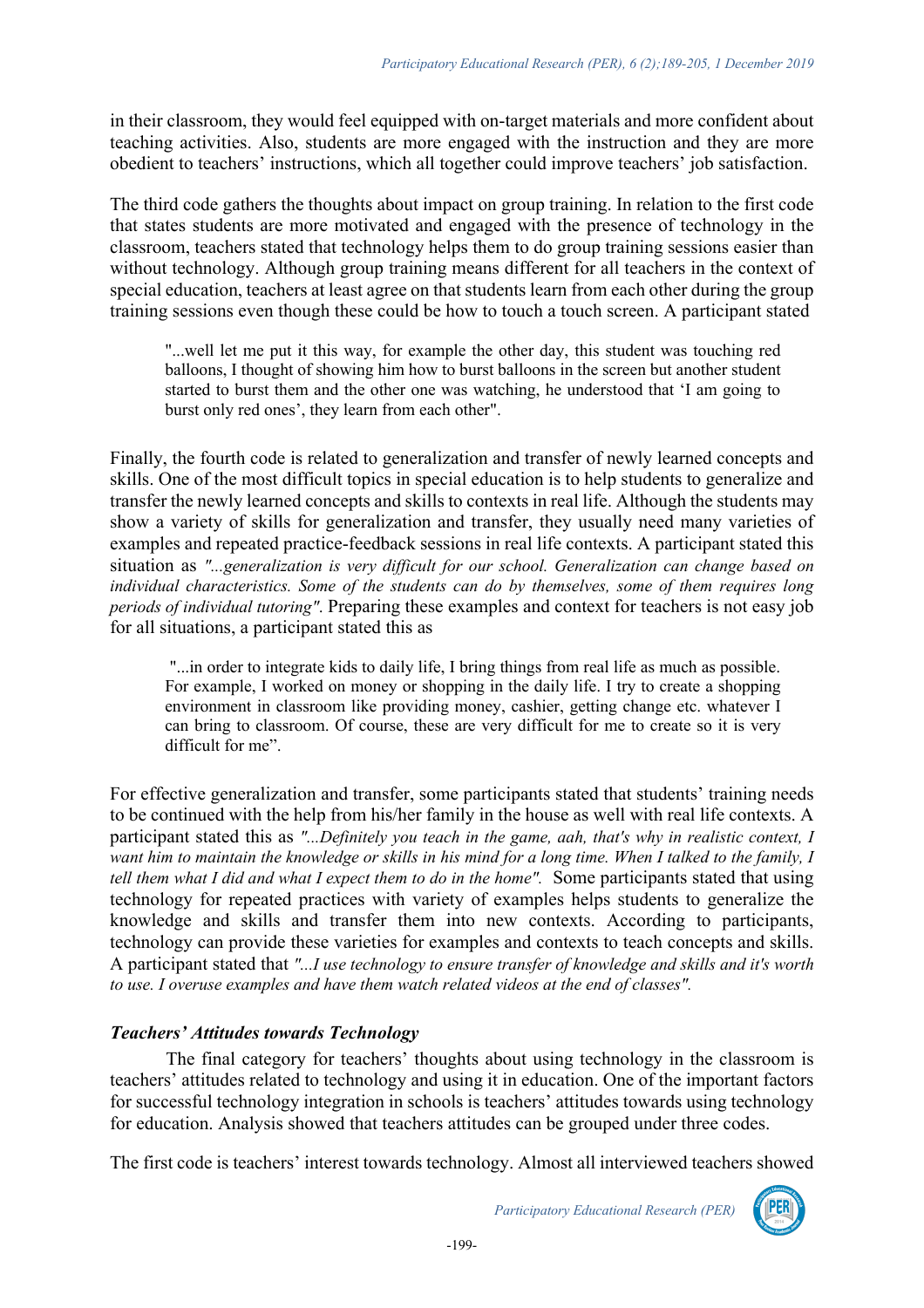positive interest towards using technology in their daily life and in their teaching. Most of them follow the technology within their budgets' and work schedule limits and expressed interest to learn new technologies whenever possible. A participant stated that *"...certainly there must be difficult parts of technology, but I think it is learnable. However, I will be held back if I stop learning it, that's why I need to keep learning and professionally develop myself"*

Some participants expressed their reasons to use technology in their job because it becomes easy to access information and teaching materials by using the internet and communication technologies. A participant stated that

"...I mean I can reach information faster. For example, I was preparing my teaching materials by myself before computers such as cutting, drawing and coloring cards related to jobs but now I can reach these materials with one click on touch screen. I save time and effort"

The second code is associated with perceptions of computer use competencies of teachers. This code mainly stems from a question asked during the interviews which aimed to learn about how teachers see themselves in terms of computer use competencies. Most of the teachers stated that they know how to operate a computer and connected hardware to complete their daily or jobrelated tasks. These tasks do not require advanced computer knowledge such as preparing a document in word processing documents or surfing and searching on the internet. However, if they encounter a problem with the operating system or hardware, they need help from more experienced people around them. A teacher commented on whether her computer competencies are sufficient for her as below;

"...yes, if they support me. If they show me how to install a software, I can learn it by trial and error methods. Previously I was afraid of using computers but now at least I know that my files are not running away when I don't see them on my computer. I found it very helpful to ask someone knowledgeable about computers".

Finally, teachers' interest to learn new technologies is the last thought in this category. Not many of the teachers mentioned about learning new technologies, but the ones stated opinions about learning new technologies emphasized that they learn new technologies when they must complete their daily job tasks. A teacher stated *that "...I use technology to meet my needs in daily life. I don't need to learn more about them".* This is an indicator that teachers in special education are not so much keen to follow technological development for teaching or other tasks. This is a situation that stems from lack of educational technology tools and materials for special education therefore teachers do not feel a need to keep up with the technological innovations and another reason for that situation is financial limitations to access and obtain latest technology either for daily or teaching tasks.

#### **Discussion and conclusion**

The purpose of this study was to understand perceptions of special education teachers with educational technologies and their perceptions about educational technologies that would be developed by the project that aimed to develop educational materials for special education teachers and students. As the first step in the project, by taking a qualitative research approach, a needs analysis was conducted to analyze the current and desired state of technology use in special education classrooms. Data collected from teachers in special education were analyzed using content analysis technique. As a result of analysis, four major themes appeared from the data. First, participants commented on their technology use in their classrooms. Teachers

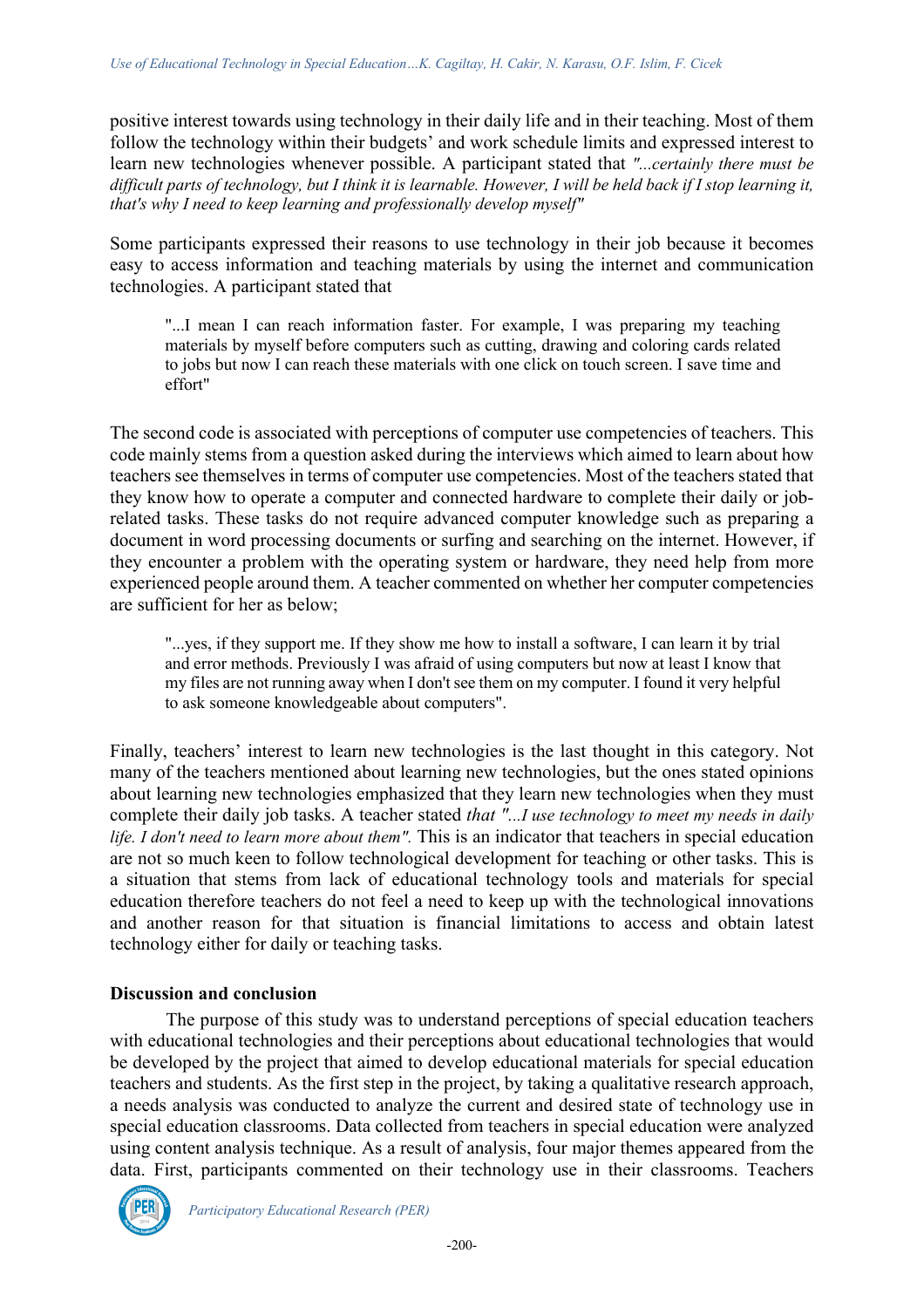usually use technology to keep student records and access teaching materials or information related to special education. They also use animations in computer or in video format. However, due to lack of infrastructure, educational material, and family's lack of access to technology, technology is not used as it should be in special education classes. One of the well documented barriers in technology integration is lack of access to the technological infrastructure and technology itself (Bingimlas, 2009; Pittman & Gaines, 2015; Ertmer, 1999; Hew & Brush, 2006). In contrary to the common belief about fast development of and wide access to the technology, lack of access to a functional technological infrastructure and technological devices persist as a barrier factor for technology integration for teachers in special education.

Second, teachers mentioned lack of materials specifically designed for special education students. They usually use part of the materials that are developed for early childhood education, which satisfies neither curriculum's nor teachers' requirements. Participants mainly emphasized that technology in special education can be used to teach concepts, communication skills, and self-care skills of students. This result emphasizes the importance of availability of appropriate computer-based materials for instructional purposes. Similar to the other fields of education, lack of curriculum-oriented computer supported instructional materials is still a barrier for use of technology in special education classes (Bingimlas, 2009; Shi & Bichelmeyer, 2007). Third, participants stated that using technology in classroom improves the quality of educational outcomes for students as well as themselves. While it helps students to be kept motivated to complete learning tasks, it also helps teachers in practice and feedback sessions of students to improve their job satisfaction (Cheung & Slavin, 2012; Larwin & Larwin, 2011).

Fourth, teachers' attitude towards technology was positive and they do not hesitate to work with technology in their job or personal life related tasks. Teachers are eager to learn new technologies when they believe if that technology would help them in their job or daily life. However, due to financial limits and time constrains, they do not feel compulsion to learn new technologies unless it is inevitable. Teachers' use of technology in classroom is a highly researched area and one of the important factors on this is the curriculum approach used in the courses. Since the curriculum's approach is the major factor that determines the teaching and learning activities, it is also the major factor for how teachers use technology in the classroom. This finding concurs with the idea in the literature that teachers who need to work with a curriculum that encourages use of educational technologies are eager to learn new instructional technologies (Chen, 2008; Hew & Brush, 2007; Lawless & Pellegrino, 2007). Based on the findings from the study, it is clear that there is a large potential to develop materials for special education field. Along with developing materials for students using bodily movement detection, touch screen, and smart toys technologies, it is also necessary to train teachers how to use them in classroom and to train parents to continue student's education at home. Materials could support teachers while teaching self-care skills, social skills, and cognitive concepts and they help students to reinforce and transfer these skills and knowledge to new context by providing many practice-feedback and variety of real contexts (Fitzgerald, Koury & Mitchem, 2008). Important point about educational technology materials that would be developed for special education is that these materials need to allow teachers and students to do many practices and provide informative feedback for students and teachers. Moreover, the materials need to be designed as close as possible to real life contexts in which target skills or knowledge are used.

Although teachers believe that technology can help to improve teaching and learning in special education, it is clear that there is an expectation from teachers' community of special education that professional development for teachers to teach with technology is needed. Along with developing materials to meet students' special needs, designing professional development

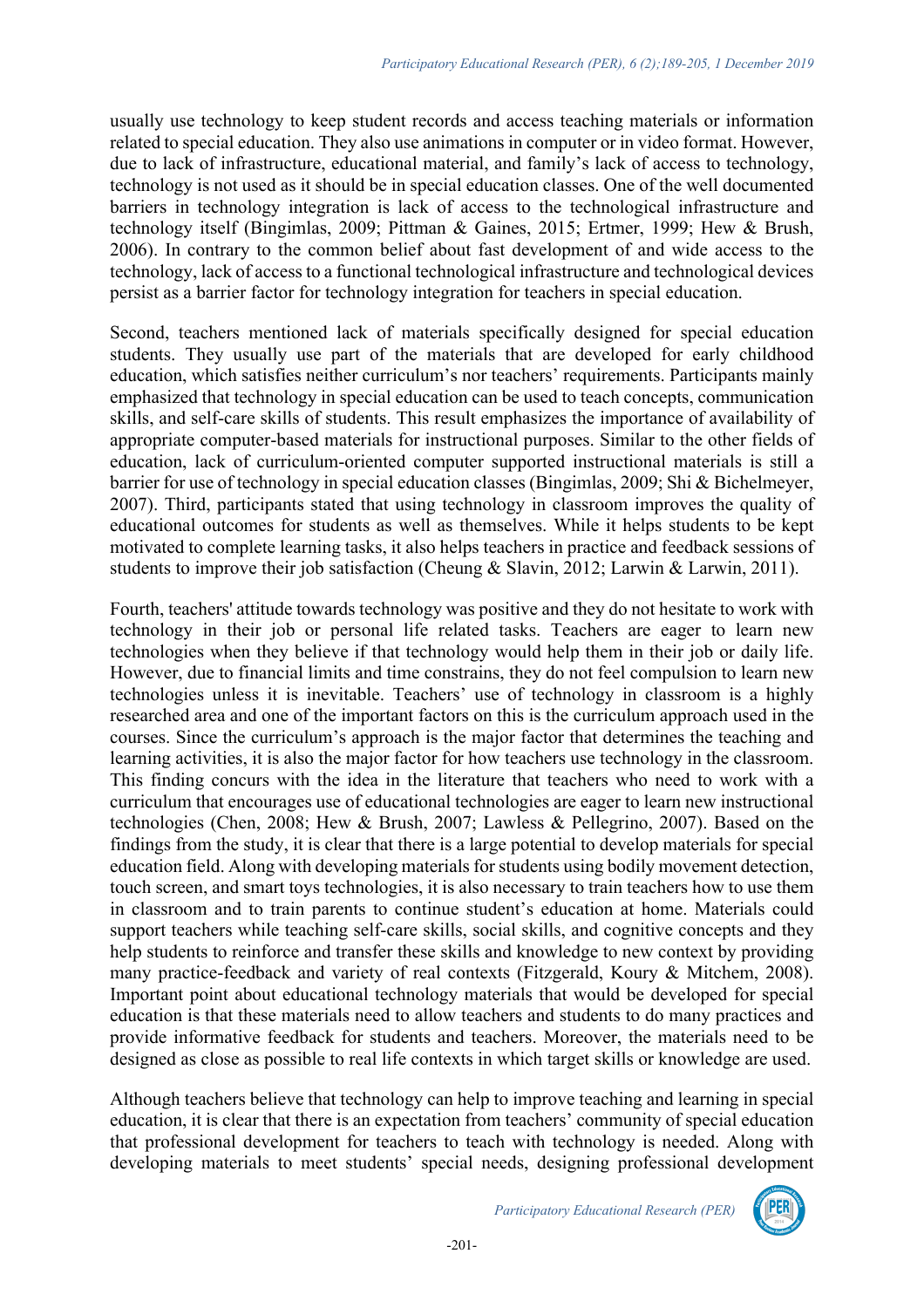programs to orient teachers about how educational technology can help special education and how to use technology in special education classes in a more systematic way is necessary for schools.

As in any educational study, this study is also bound with certain limitations. Although participants interviewed in this study were selected by using referral sampling method, not all teachers' major were special education. Some participant teachers were originally elementary teachers or early childhood education teachers, after completing a certificate program they became special education teacher, therefore they may not be as experienced as special education majors. Another limitation was weak technological infrastructure of special education schools. Since there were not sufficient hardware and supporting educational software, participants may not be as experienced as teachers in other schools in terms of using technology in classrooms.

## **Acknowledgement**

This work was supported by The Scientific and Technological Research Council of Turkey (TUBITAK) under Grant Number 111K394

## **References**

- Abbitt, J. T. (2011). Measuring technological pedagogical content knowledge in preservice teacher education: A review of current methods and instruments. *Journal of Research on Technology in Education*, *43*(4), 281–300.
- Bebell, D., Russell, M., & O'Dwyer, L. (2004). Measuring teachers' technology uses: Why multiple-measures are more revealing. *Journal of Research on Technology in Education*, *37*(1), 45–63.
- Bender, W. N. (2008). *Learning disabilities: Characteristics, identification, and teaching strategies*. Pearson/Allyn and Bacon.
- Bingimlas, K. A. (2009). Barriers to the successful integration of ICT in teaching and learning environments: A review of the literature. *Eurasia Journal of Mathematics, Science & Technology Education*, *5*(3), 235–245.
- Brinkerhoff, J. (2006). Effects of a long-duration, professional development academy on technology skills, computer self-efficacy, and technology integration beliefs and practices. *Journal of Research on Technology in Education*, *39*(1), 22–43.
- Carter, M. V., & Center, S. E. (2005). *Using PLATO with Students with Disabilities*. Retrieved July, 30, 2017 from http://citeseerx.ist.psu.edu/viewdoc/download?doi=10.1.1.579.7716&rep=rep1&type= pdf
- Chen, C. H. (2008). Why do teachers not practice what they believe regarding technology integration?. *The Journal of Educational Research*, *102*(1), 65-75.
- Cheung, A. C., & Slavin, R. E. (2012). How features of educational technology applications affect student reading outcomes: A meta-analysis. *Educational Research Review*, *7*(3), 198-215.
- Edyburn, D. L. (2001). Critical issues in special education technology research: What do we know? What do we need to know? *Advances in Learning and Behavioral Disabilities*, *15*, 95–117.
- Edyburn, D. L. (2013). Critical issues in advancing the special education technology evidence base. *Exceptional Children*, *80*(1), 7-24.

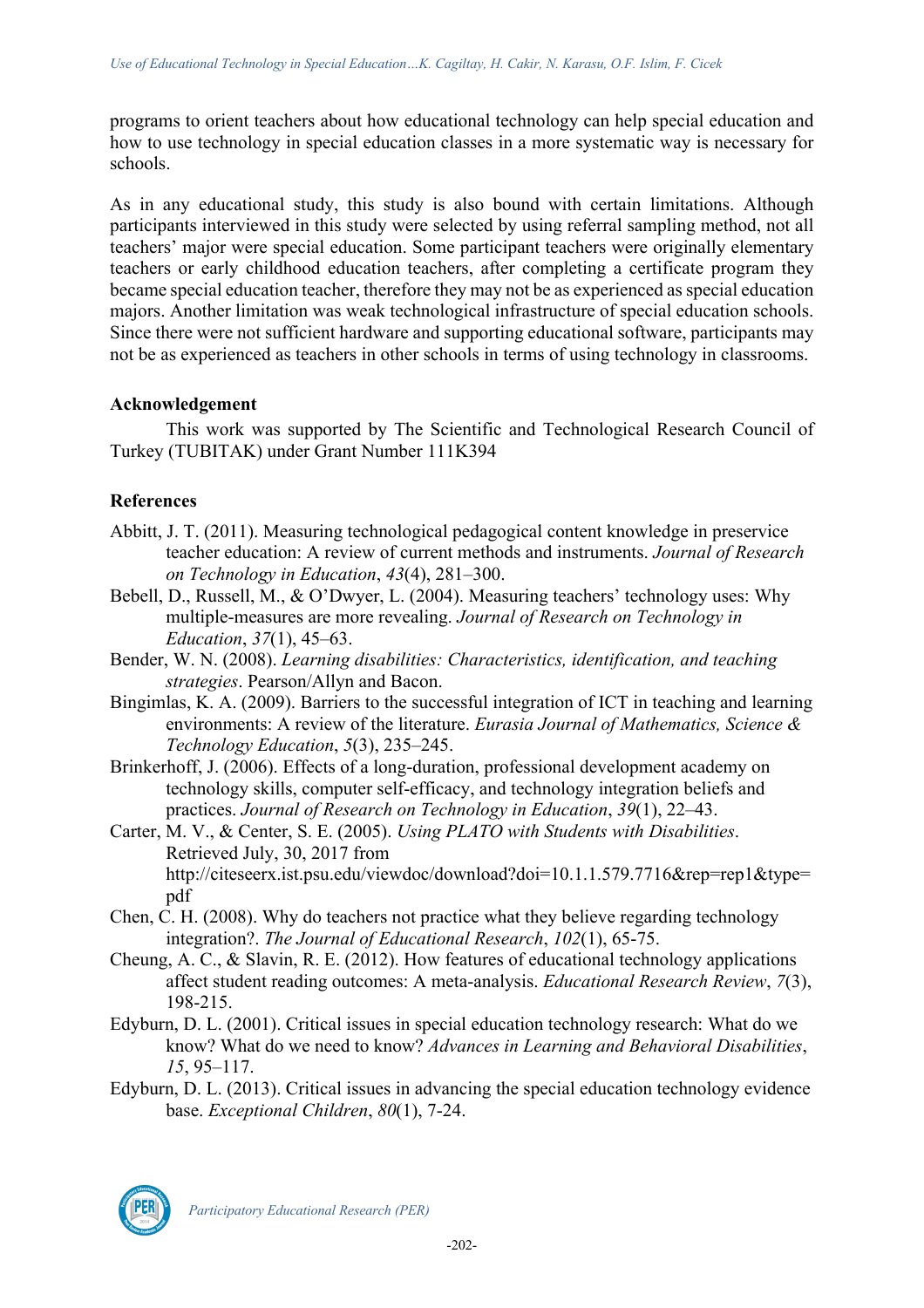- Ertmer, P. A. (1999). Addressing first-and second-order barriers to change: Strategies for technology integration. *Educational Technology Research and Development*, *47*(4), 47–61.
- Ertmer, P. A. (2005). Teacher pedagogical beliefs: The final frontier in our quest for technology integration? *Educational Technology Research and Development*, *53*(4), 25–39.
- Findlater, L., Froehlich, J. E., Fattal, K., Wobbrock, J. O., & Dastyar, T. (2013, April). Agerelated differences in performance with touchscreens compared to traditional mouse input. In *Proceedings of the SIGCHI Conference on Human Factors in Computing Systems* (pp. 343-346). ACM.
- Fitzgerald, G., Koury, K., & Mitchem, K. (2008). Research on computer-mediated instruction for students with high incidence disabilities. *Journal of Educational Computing Research*, *38*(2), 201-233.
- Hall, T. E., Hughes, C. A., & Filbert, M. (2000). Computer Assisted Instruction in Reading for Students with Learning Disabilities: A Research Synthesis. *Education and Treatment of Children*, *23*(2), 173–93.
- Hasselbring, T. S., & Glaser, C. H. W. (2000). Use of computer technology to help students with special needs. *The Future of Children*, 102–122.
- Hernandez-Ramos, P. (2005). If not here, where? Understanding teachers' use of technology in Silicon Valley schools. *Journal of Research on Technology in Education*, *38*(1), 39–64.
- Hew, K. F., & Brush, T. (2007). Integrating technology into K-12 teaching and learning: Current knowledge gaps and recommendations for future research. *Educational Technology Research and Development*, *55*(3), 223-252.
- Hew, K. F., & Cheung, W. S. (2010). Use of three-dimensional (3-D) immersive virtual worlds in K‐12 and higher education settings: A review of the research. *British Journal of Educational Technology*, *41*(1), 33–55.
- Higgins, T. E., & Spitulnik, M. W. (2008). Supporting teachers' use of technology in science instruction through professional development: A literature review. *Journal of Science Education and Technology*, *17*(5), 511–521.
- Hwang, G. J., Wu, C. H., & Fan-Ray, K. (2013). Effects of touch technology-based concept mapping on students' learning attitudes and perceptions. *Journal of Educational Technology & Society*, *16*(3), 274.
- Inan, F. A., & Lowther, D. L. (2010). Factors affecting technology integration in K-12 classrooms: a path model. *Educational Technology Research and Development*, *58*(2), 137–154.
- Kirk, S., Gallagher, J., Coleman, M. R., & Anastasiow, N. J. (2011). *Educating Exceptional Children*. Cengage Learning.
- Larwin, K., & Larwin, D. (2011). A meta-analysis examining the impact of computer-assisted instruction on postsecondary statistics education: 40 years of research. *Journal of Research on Technology in Education*, *43*(3), 253-278.
- Laursen, B., Jensen, B. R., Garde, A. H., & Jargensen, A. H. (2002). Effect of mental and physical demands on muscular activity during the use of a computer mouse and a keyboard. *Scandinavian Journal of Work, Environment & Health*, 215-221.
- Lawless, K. A., & Pellegrino, J. W. (2007). Professional development in integrating technology into teaching and learning: Knowns, unknowns, and ways to pursue better questions and answers. *Review of Educational Research*, *77*(4), 575-614.
- Lee, B., Isenberg, P., Riche, N. H., & Carpendale, S. (2012). Beyond mouse and keyboard: Expanding design considerations for information visualization interactions. *IEEE Transactions on Visualization and Computer Graphics*, *18*(12), 2689-2698.

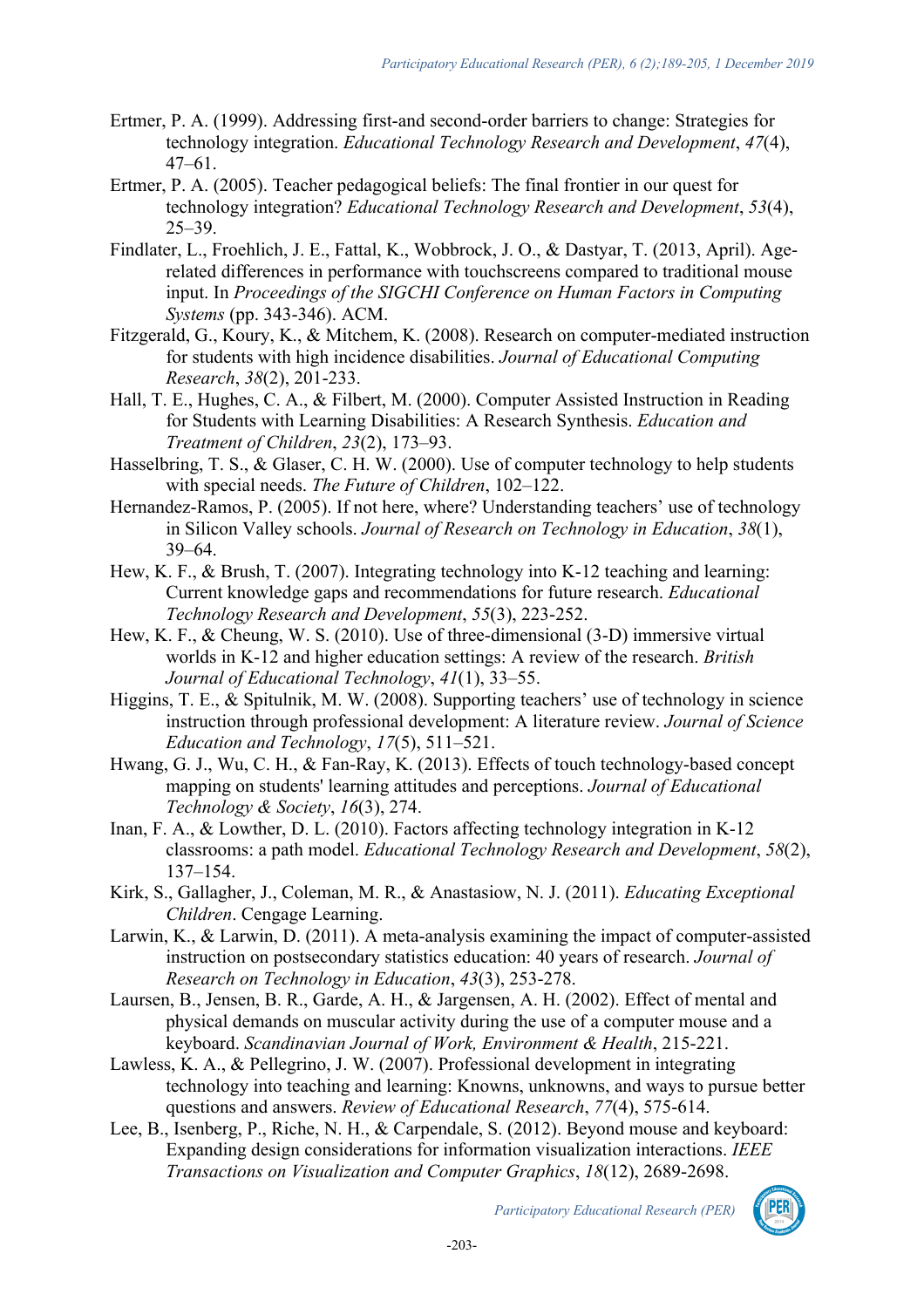- Ma, J., & Nickerson, J. V. (2006). Hands-on, simulated, and remote laboratories: A comparative literature review. *ACM Computing Surveys (CSUR)*, *38*(3), 7.
- Means, B., Toyama, Y., Murphy, R., Bakia, M., & Jones, K. (2009). Evaluation of Evidence-Based Practices in Online Learning: A Meta-Analysis and Review of Online Learning Studies. *US Department of Education*.
- Morrison, G. R., Ross, S. M., Kemp, J. E., & Kalman, H. (2010). *Designing effective instruction 6th Edition*. John Wiley & Sons.
- Mumtaz, S. (2000). Factors affecting teachers' use of information and communications technology: a review of the literature. *Journal of Information Technology for Teacher Education*, *9*(3), 319–342.
- Niess, M. L. (2005). Preparing teachers to teach science and mathematics with technology: Developing a technology pedagogical content knowledge. *Teaching and Teacher Education*, *21*(5), 509–523.
- Okolo, C. M., & Bouck, E. C. (2007). Research about assistive technology: 2000–2006. What have we learned?. *Journal of Special Education Technology*, *22*(3), 19-33.
- Penuel, W. R. (2006). Implementation and effects of one-to-one computing initiatives: A research synthesis. *Journal of Research on Technology in Education*, *38*(3), 329–348.
- Persichitte, K. A., Tharp, D. D., & Caffarella, E. P. (1997). *The Use of Technology by Schools, Colleges and Departments of Education, 1996*. American Association of Colleges for Teacher Education, Washington, DC.
- Pittman, T. & Gaines, T. (2015). Technology integration in third, fourth and fifth grade classrooms in a Florida school district. *Educational Technology Research and Development*, *63*(4), 539-554.
- Polly, D., Mims, C., Shepherd, C. E., & Inan, F. (2010). Evidence of impact: Transforming teacher education with preparing tomorrow's teachers to teach with technology (PT3) grants. *Teaching and Teacher Education*, *26*(4), 863–870.
- Rutten, N., van Joolingen, W. R., & van der Veen, J. T. (2012). The learning effects of computer simulations in science education. *Computers & Education*, *58*(1), 136–153.
- Seo, Y.-J., & Bryant, D. P. (2009). Analysis of studies of the effects of computer-assisted instruction on the mathematics performance of students with learning disabilities. *Computers & Education*, *53*(3), 913–928.
- Shi, M., & Bichelmeyer, B. A. (2007). Teachers' experiences with computers: A comparative study. *Journal of Educational Technology & Society*, *10*(2).
- Shimizu, H., Yoon, S., & McDonough, C. S. (2010). Teaching skills to use a computer mouse in preschoolers with developmental disabilities: Shaping moving a mouse and eye– hand coordination. *Research in Developmental Disabilities*, *31*(6), 1448-1461.
- Smerdon, B., Cronen, S., Lanahan, L., Anderson, J., Iannotti, N., & Angeles, J. (2000). *Teachers' Tools for the 21st Century: A Report on Teachers' Use of Technology. Statistical Analysis Report.* National Center for Education Statistics (ED), Washington, DC.
- Smith, S. J., & Okolo, C. (2010). Response to Intervention and Evidence-Based Practices: Where Does Technology Fit? *Learning Disability Quarterly*, *33*(4), 257–272.
- Smith, T. E., Polloway, E. A., Patton, J. R., & Dowdy, C. A. (1990). *Teaching Students with Special Needs in Inclusive Settings (3'ed.)*. New York: Pearson Education.
- Stetter, M. E., & Hughes, M. T. (2010). Computer-assisted instruction to enhance the reading comprehension of struggling readers: A review of the literature. *Journal of Special Education Technology*, *25*(4), 1–16.
- Taylor, R. L., Richards, S., & Brady, M. P. (2005). *Mental retardation: Historical perspectives, current practices, and future directions*. New York: Pearson Education.